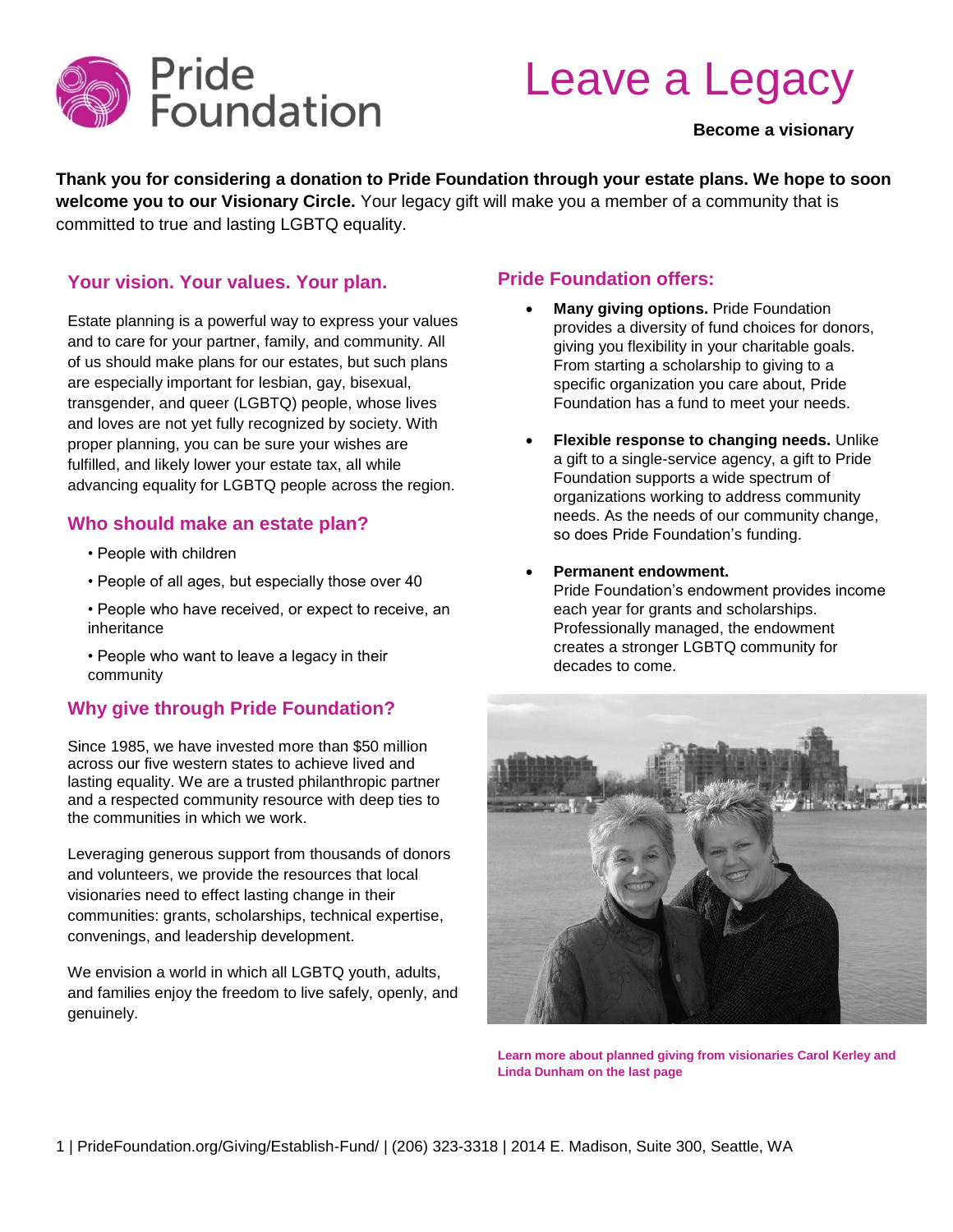# Planned giving:

**What are the options?**

### **Giving the asset now, receiving the income for life**

#### **Charitable remainder trust**

You may need to continue receiving income from an asset, especially during retirement, and may also wish to lock in a charitable gift while minimizing capital gains taxes. In this case, you can gift securities, real estate, or other assets, but retain the rights to receive income for life or for a term of years through a charitable remainder trust.

#### **Bene**f**its:**

- A trust gives you a source of steady income
- You can receive immediate income tax benefits and eliminate or lower estate and gift taxes
- You can make a charitable gift while maintaining, or enhancing, your current standard of living

## **Giving income now, heirs get the principal**

#### **Charitable lead trust**

If you are in a high gift and estate tax bracket, you may wish to consider a charitable lead trust. This allows you to set up a trust for a term of years, after which the assets pass to your partner or other heirs. Meanwhile, Pride Foundation receives the income annually for the term of the trust, putting it to work in the community.

#### **Bene**f**its:**

- Your gift goes right to work, during your lifetime
- The trust minimizes gift and estate taxes
- Any growth in principal during the trust term passes to your heirs without gift or estate tax

### **Planning now, giving later**

#### **Wills, life insurance, retirement accounts**

If you want to support Pride Foundation, but haven't the current funds to do so, a gift made through a will, life insurance or retirement account may be the best vehicle. All of these are quite simple to do, either by adding language to your will or by naming Pride Foundation as the beneficiary of your life insurance policy or retirement plan. Without a plan, local laws determine what happens to your assets, which could be given to your closest blood relative, whether or not that is what you want.

#### **Bene**f**its:**

- You may be able to make a larger gift than you could make during your lifetime
- Your gift may lower your heirs' estate tax burden
- Your gift doesn't transfer to Pride Foundation until after your life
- This method of giving is simple and accessible to almost anyone, regardless of your financial circumstances

## **Giving but retaining the rights to use property**

#### **Gifting a home**

You might consider giving a home or vacation home to Pride Foundation, while retaining the right to use the property during your life. This provides you with an immediate tax deduction, and Pride Foundation assumes ownership rights after your lifetime. This is most appropriate if you have more than one home or if your home is your major asset.

#### **Bene**f**its:**

- You get an immediate tax deduction
- You can make a sizeable gift without liquidating your property
- You can use the property during your lifetime